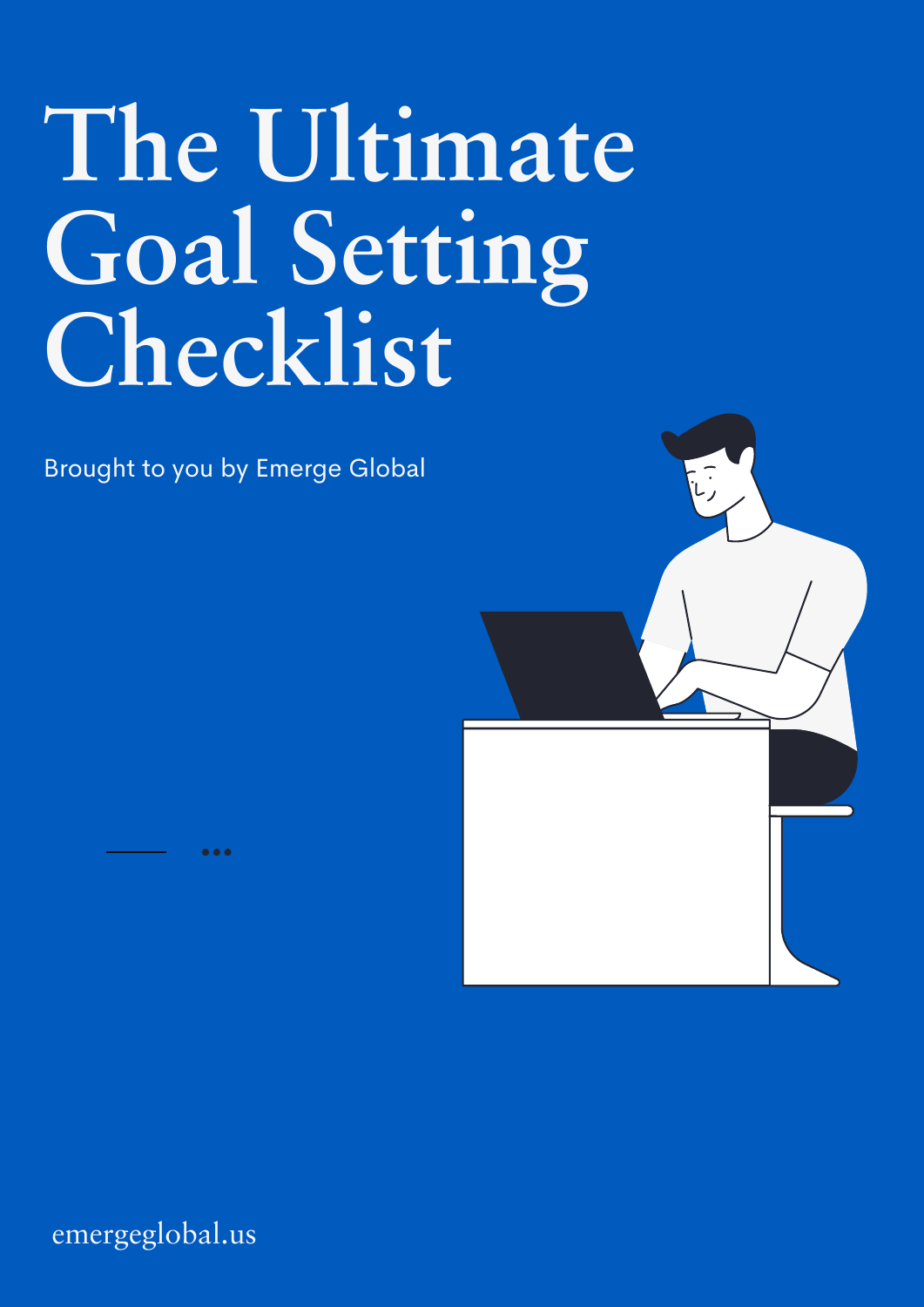

Do you set the same New Year's resolutions every year? Do you recommit to the same goal, promising yourself that you'll finally finish it?

If you answered yes, know that you're not alone. Many people are stuck in the same cycle of setting goals, forgetting about them or failing to complete them, and then setting the same goals again with a renewed (but temporary) resolve to meet those goals.

But you can break the cycle. Here's a checklist to learn about the goal-setting process and get the most out of your business, your team, and yourself.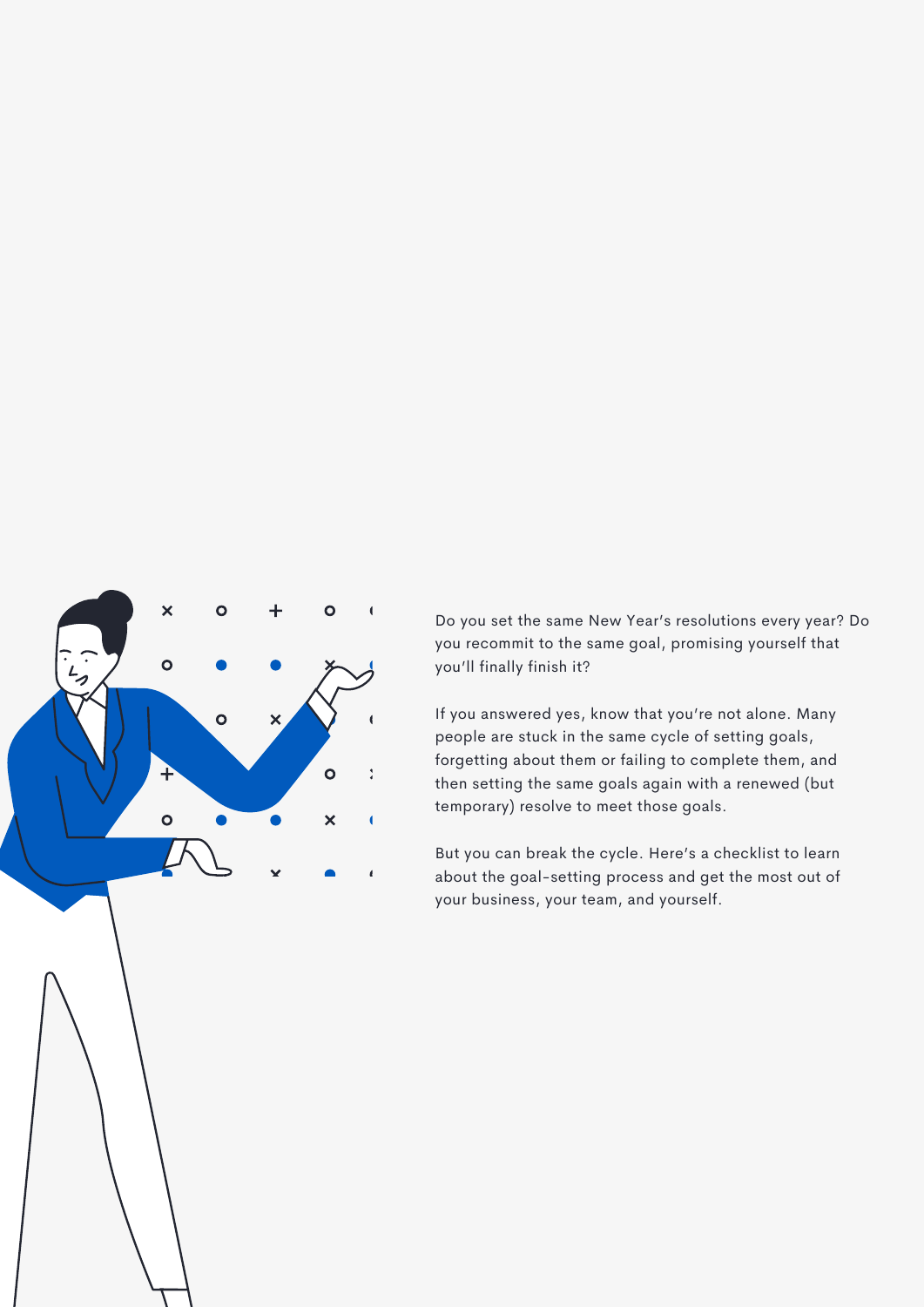### **What is goal setting?**

Some people may have trouble sticking to goals because they don't distinguish their goals from more casual, everyday self-improvement efforts.

Just because you decide to start running every day doesn't necessarily make that a conscious goal. So let's revisit what goal setting means.

Goal setting is a purposeful and explicit process that starts with identifying a new objective, skill, or project you want to achieve.

Then, you make a plan for achieving it, and you work to complete it.

Instead of just running with no particular purpose, a true goal would be more along the lines of starting a training program to complete a specific race, say a Thanksgiving Day half marathon, which requires much more careful planning, motivation, and discipline.

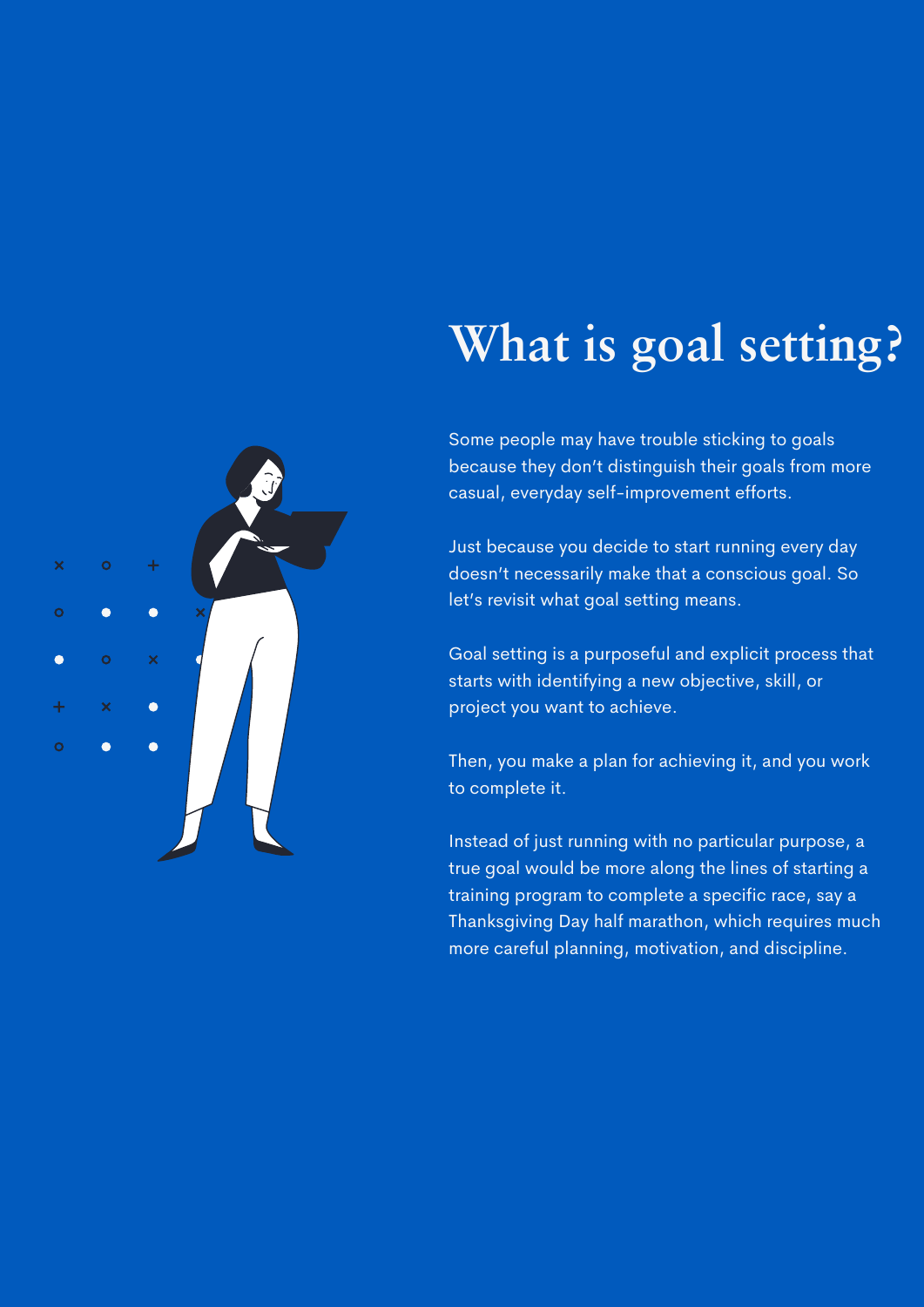### **Why is goal setting important?**

When you set goals, you take control of your life's or your work's—direction.

Goals provide you with focus. The decisions you make and the actions you take should bring you closer to achieving those goals.

Setting goals keeps you moving, increases your happiness, and significantly benefits your organization.

When you set goals, you create a vision of what your life or your business could look like.

Then you start pushing yourself and your team to get the best results possible.

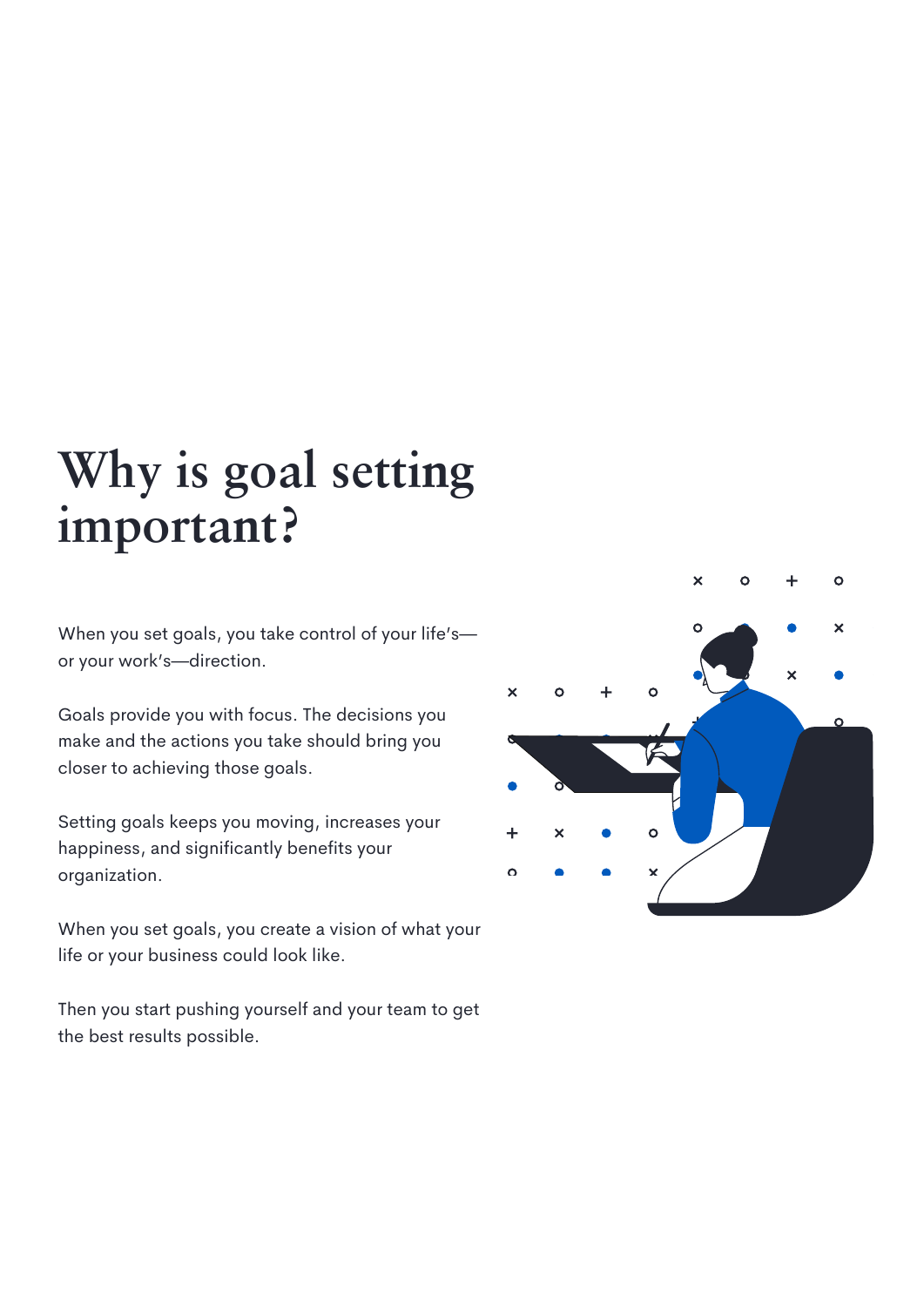### **What is goalsetting theory?**

Proposed by industrial-organizational psychologist Edwin Locke, goal-setting theory recommends how to set the most effective kinds of goals.

Locke found that employees perform better and are more motivated to complete goals if those goals are difficult.

In other words, you can't cheat. The easier the goal, the less you'll work to achieve it.

If you set hard (but not impossible) goals, you'll actually put in the highest level of effort.

This article goes into detail on the other important aspects of Locke's theory, like setting realistic goals and being self-motivated.

Keep reading to get the most out of your personal goals or have your employees be effective when setting their own.

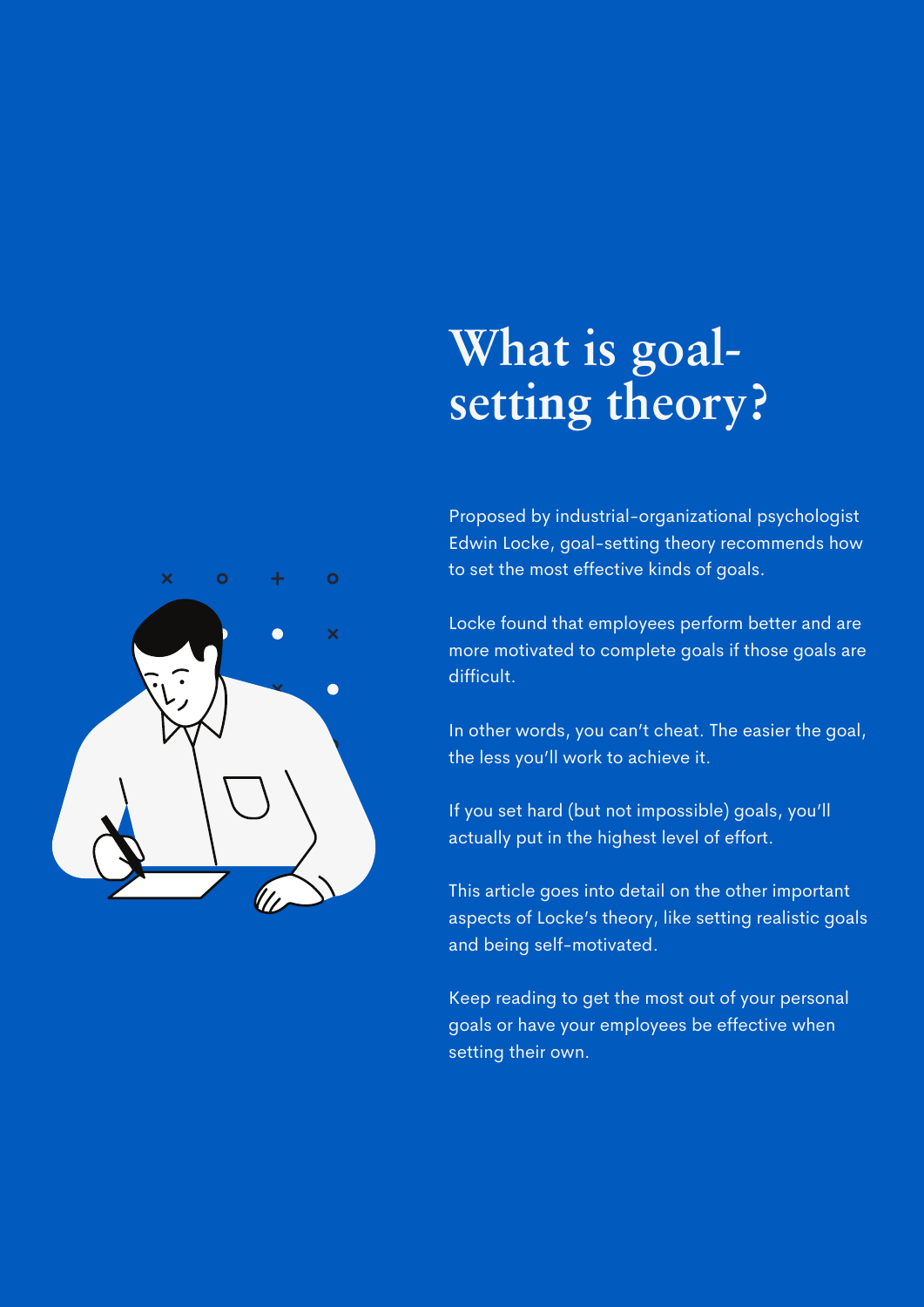### **How to set goals in 7 Steps**

If goals are so important, why do we fail to achieve them? Because we don't plan the steps to get there.

A goal-setting process forces you to think about the journey (in other words, how you're going to complete your tasks) instead of just the end destination.

Take a look at the steps below to get started.

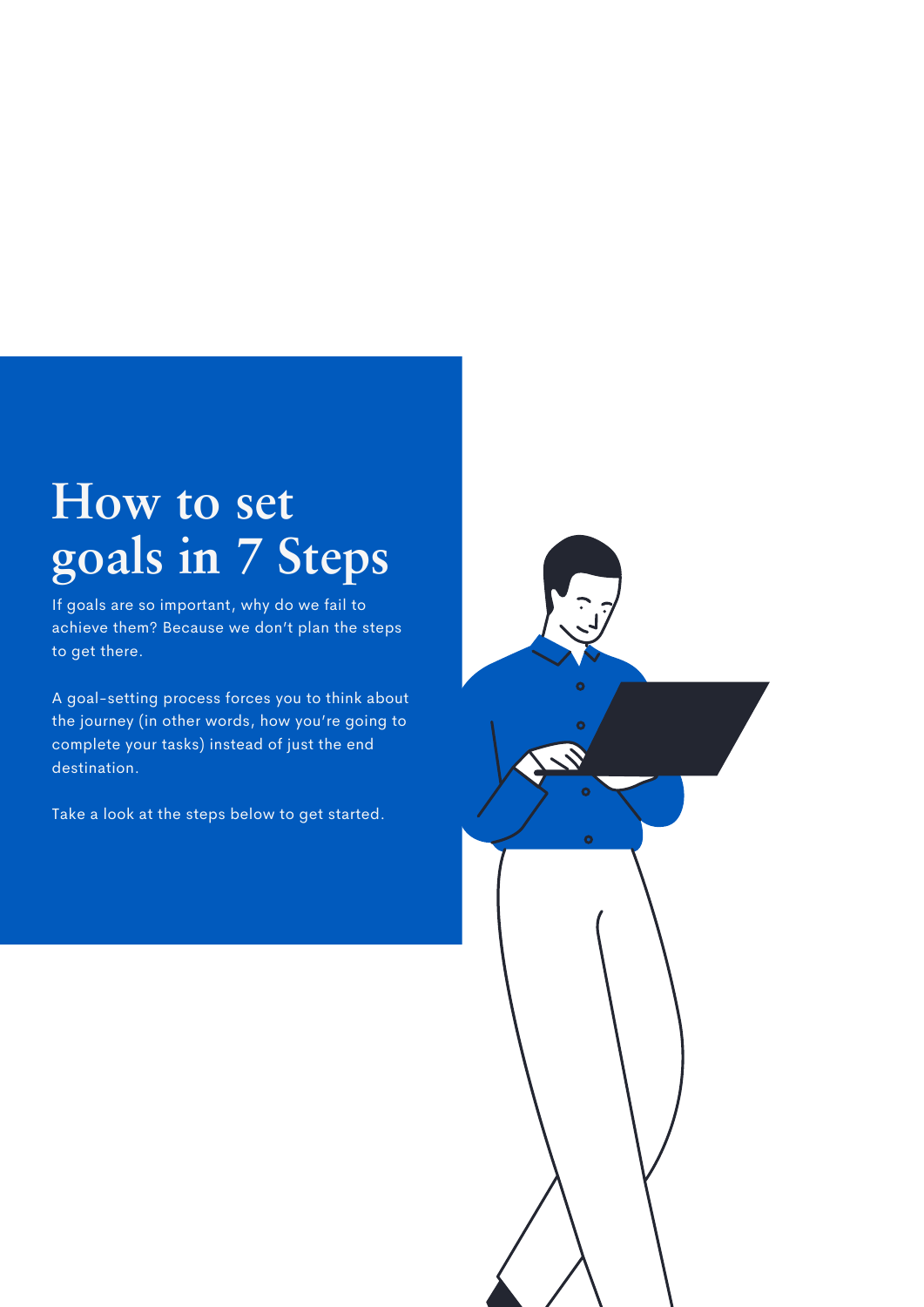

### **1. Think about the results you want to see**

Before you set a goal, take a closer look at what you're trying to achieve and ask yourself the following questions:

- Is this goal something you truly want?
- Is it important enough to pour hours of time and effort into it?
- If you're not willing to put in the time, it may not be worth pursuing.

If you create a long list of goals to pursue all at the same time, you may have a difficult time achieving any of them.

Instead, use the questions above to determine which goals matter the most to you right now, and then focus on those few.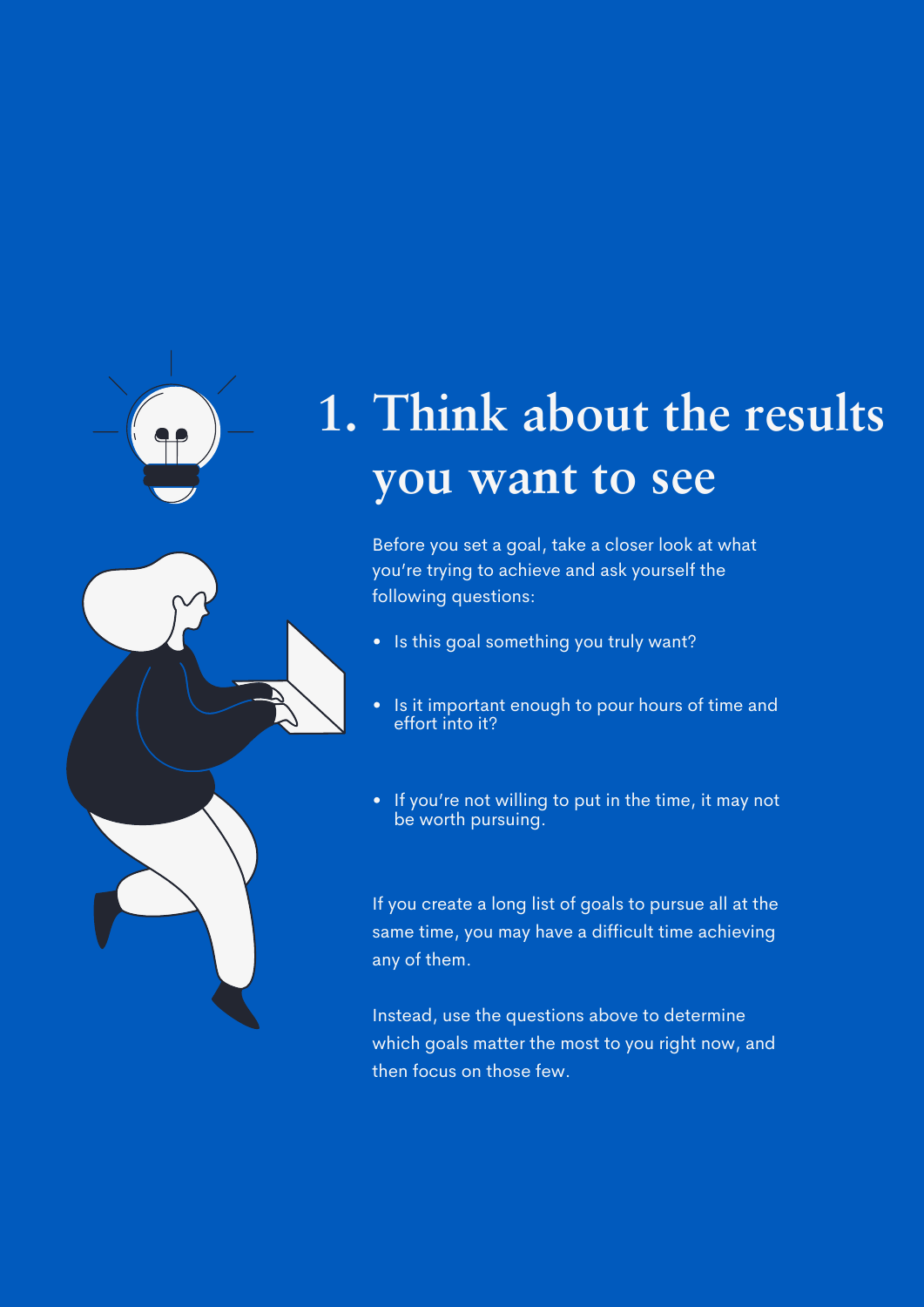

## **2. Create SMART goals**

Once you've zeroed in on what you actually want, ensure your goal meets the SMART criteria:

- **Specific**  $\bullet$
- **Measurable**
- **Attainable**
- **Realistic**
- **Time-bound**

The most important part of SMART goal setting is to make your goal specific so you can clearly track your progress and know whether you met the goal.

The more specific you can be with your goal, the higher the chance you'll complete it.

For example, many people set goals to lose weight, but they don't always decide how much weight they want to lose and when they want to accomplish this goal.

A specific goal would be "I want to lose 25 pounds by the Fourth of July." This goal provides an exact amount of weight to lose and an end date to do it by.

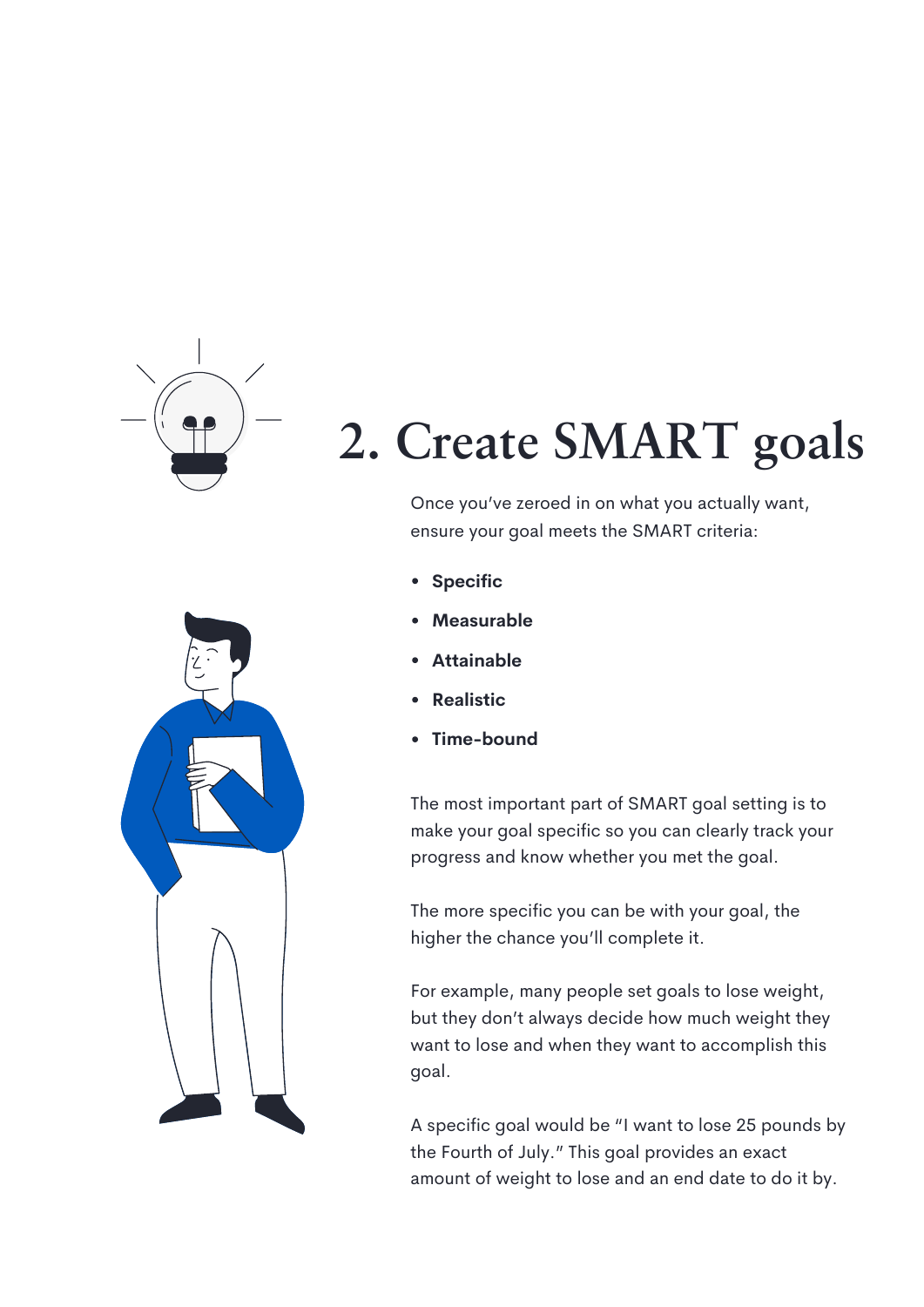

### **3. Write your goals down**



When you write your goals down, they become real and tangible instead of a vague idea that resides only in your mind.

Once you've written your goals down, keep them somewhere visible––put personal goals up on your mirror or near your computer screen, put team goals up on the walls next to everyone's desks, and include company goals in internal presentations.

This tactic reminds you to keep working on your goals daily.

As you're writing down your goals, use a positive tone so you stay excited about completing them.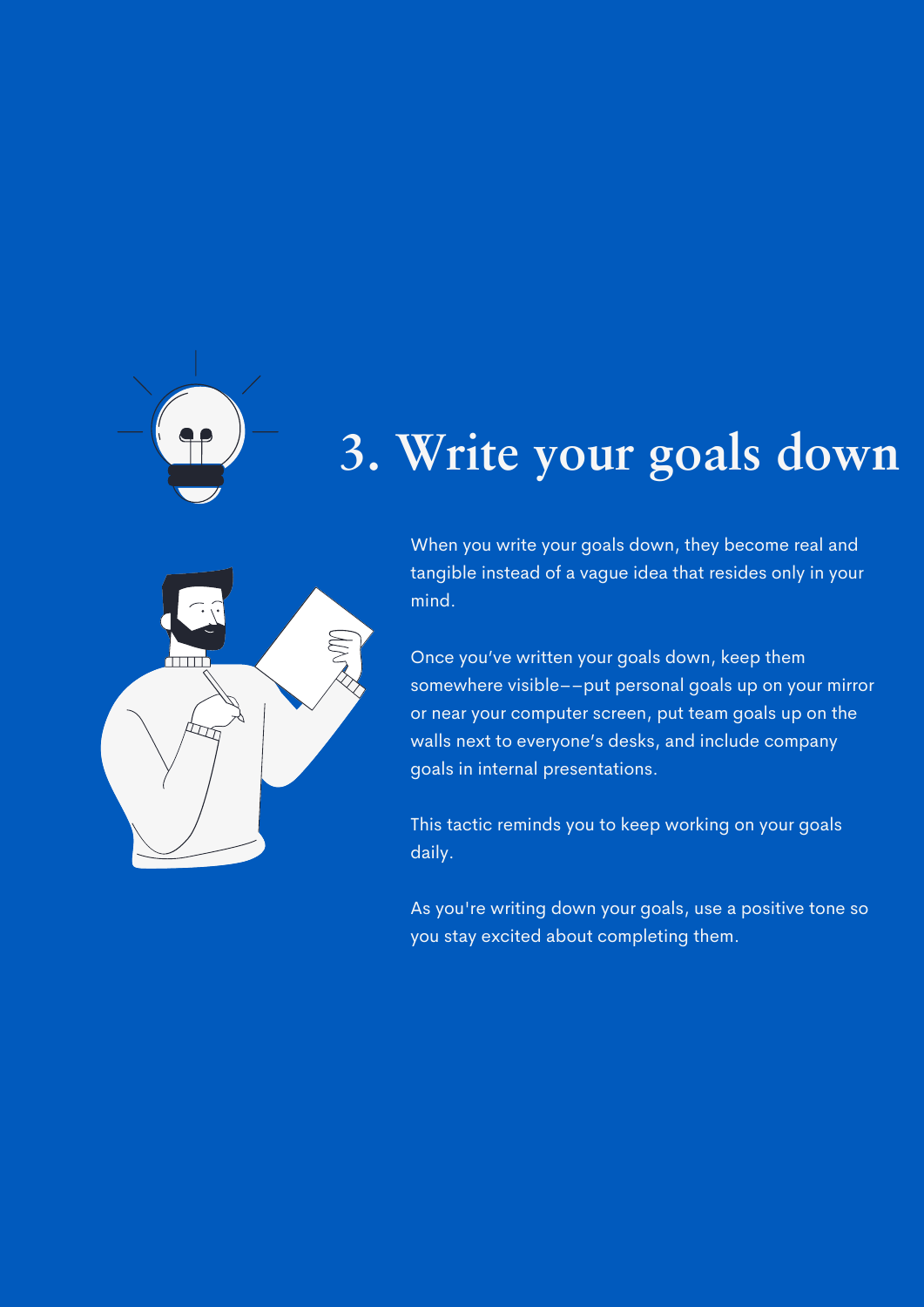

### **4. Create an action plan**

Many people decide on a goal but never create an action plan to determine how exactly they will meet that goal.

Your action plan should include the overall goal you're trying to meet and all the steps you need to take to get there.

Don't be afraid to get creative with your action plan. Go back to your elementary school days, and get creative.

Write out your goal using crayons, markers, or colored pencils, for example.

According to Forbes, creating an action plan this way activates a different part of your brain and cements the goals in your mind.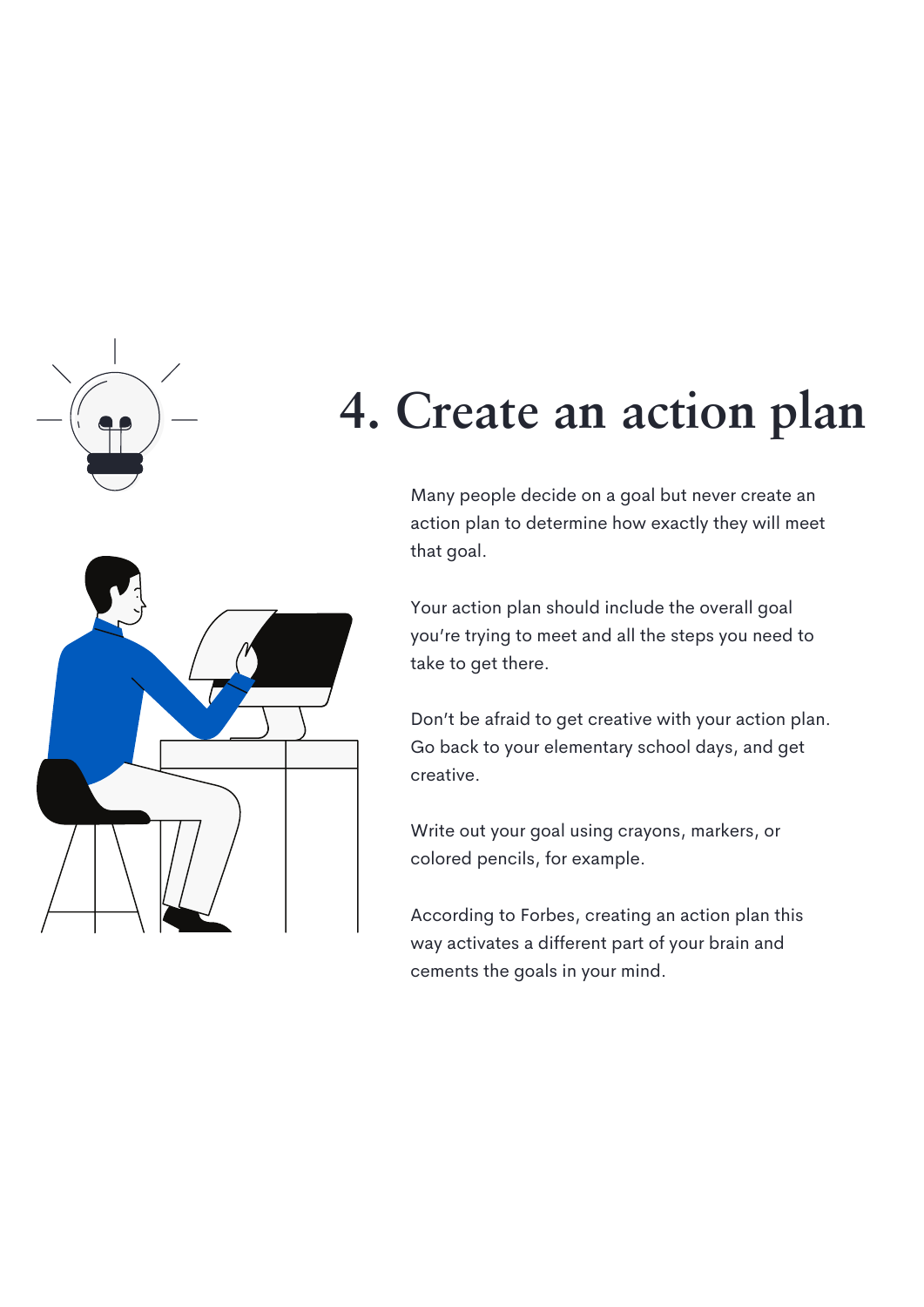

### **5. Create a timeline**



Once you've set those dates, try to stick to them as closely as possible.

A timeline creates a sense of urgency, which in turn motivates you to stay on schedule and finish your goal.

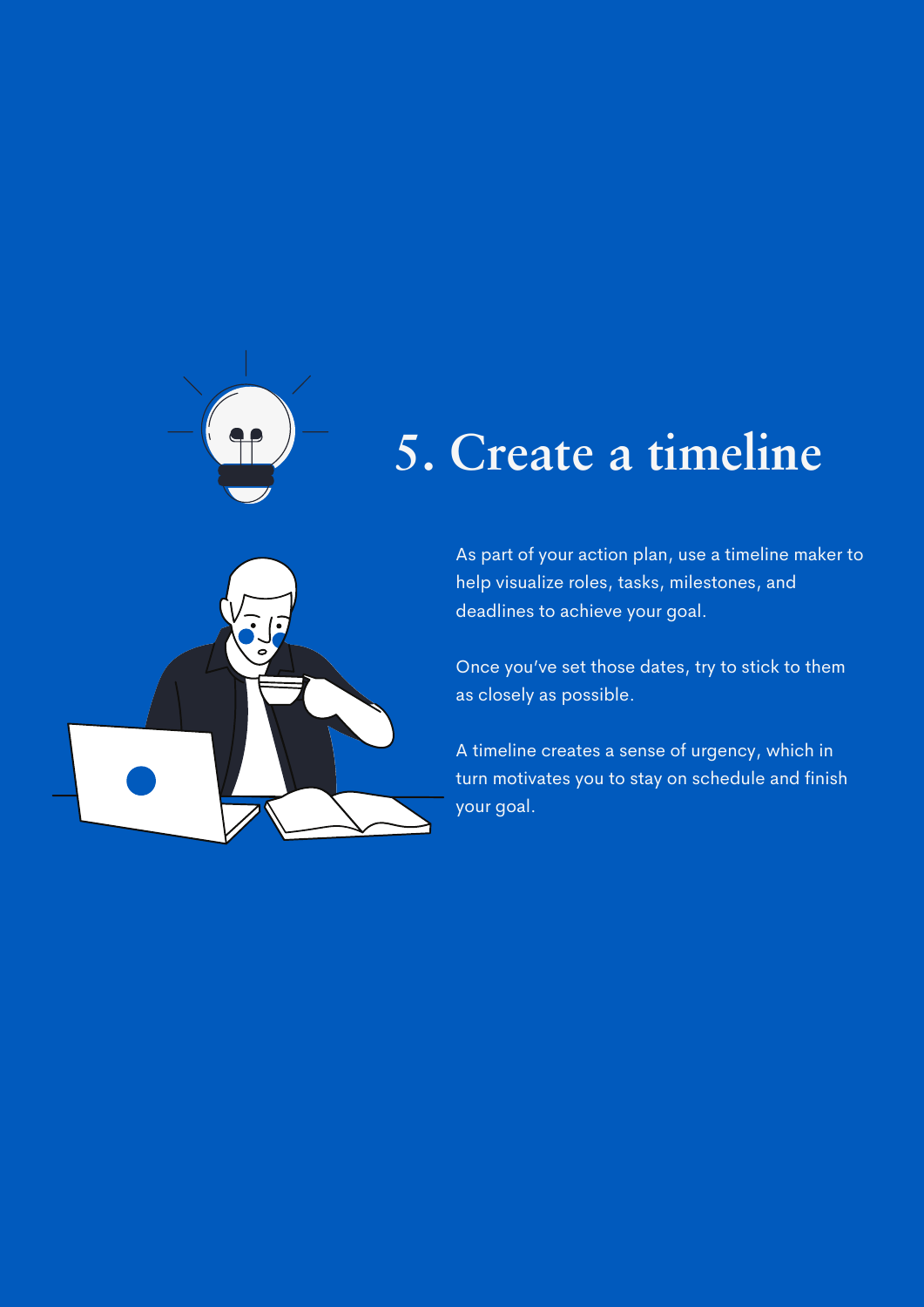

### **6. Take action**

Now that you've planned everything out, it's time to take action. You didn't go through all that work just to forget about your goal.

Every step that you take should lead to another until you finish your goal.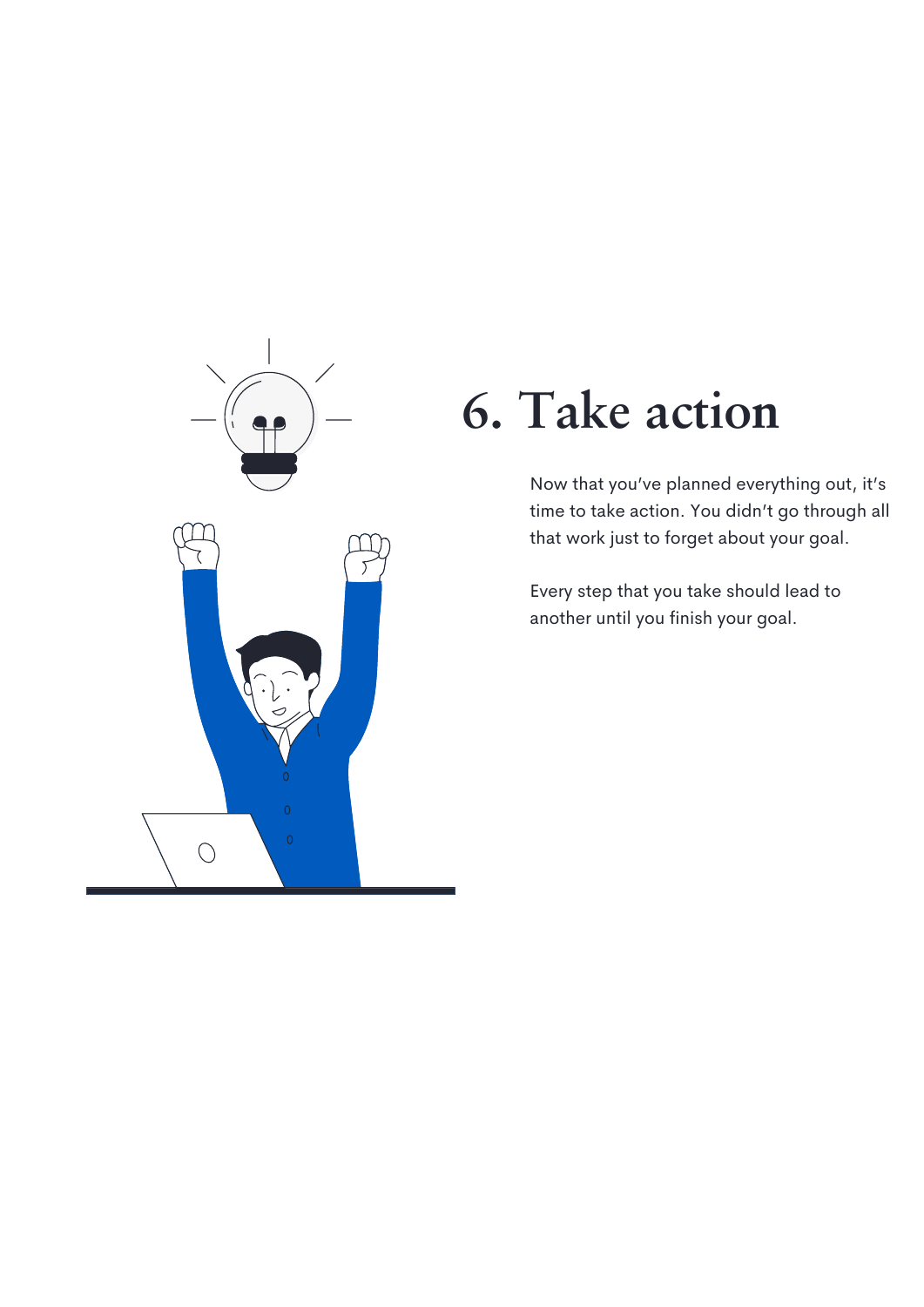

### **7. Re-evaluate and assess your progress**



Consider scheduling a weekly evaluation, which could include measuring your progress and checking your schedule.

Once you see how close the finish line is, you'll feel more motivated to push through to the end.

If you're a little behind schedule, make necessary adjustments and keep going.

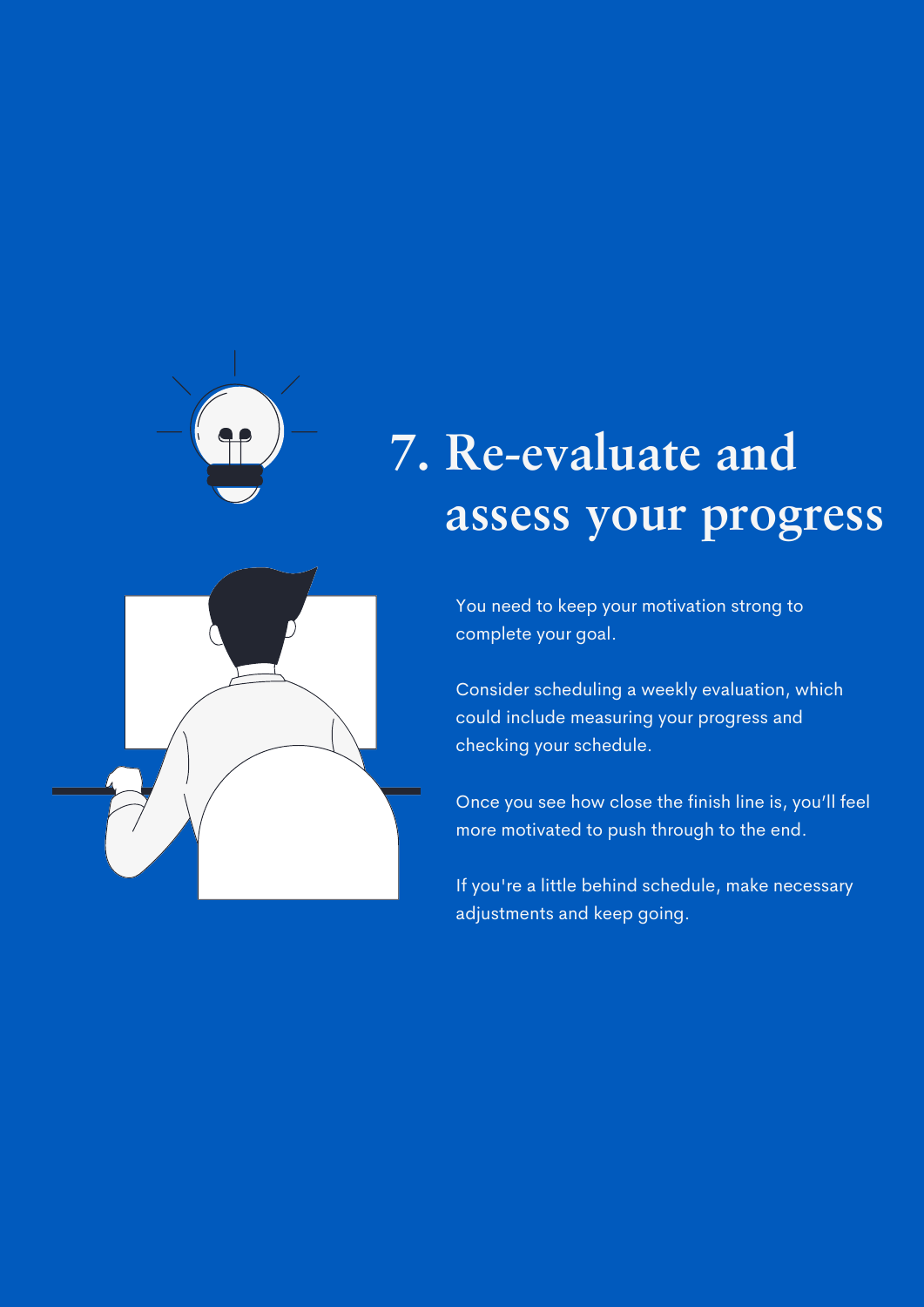### **Start Setting Goals!**

The process of setting goals makes you succeed faster and more efficiently. It can fuel your ambition and help you achieve tangible results. A goal-setting process will help you determine how to set goals that are specific, timely, and realistic.